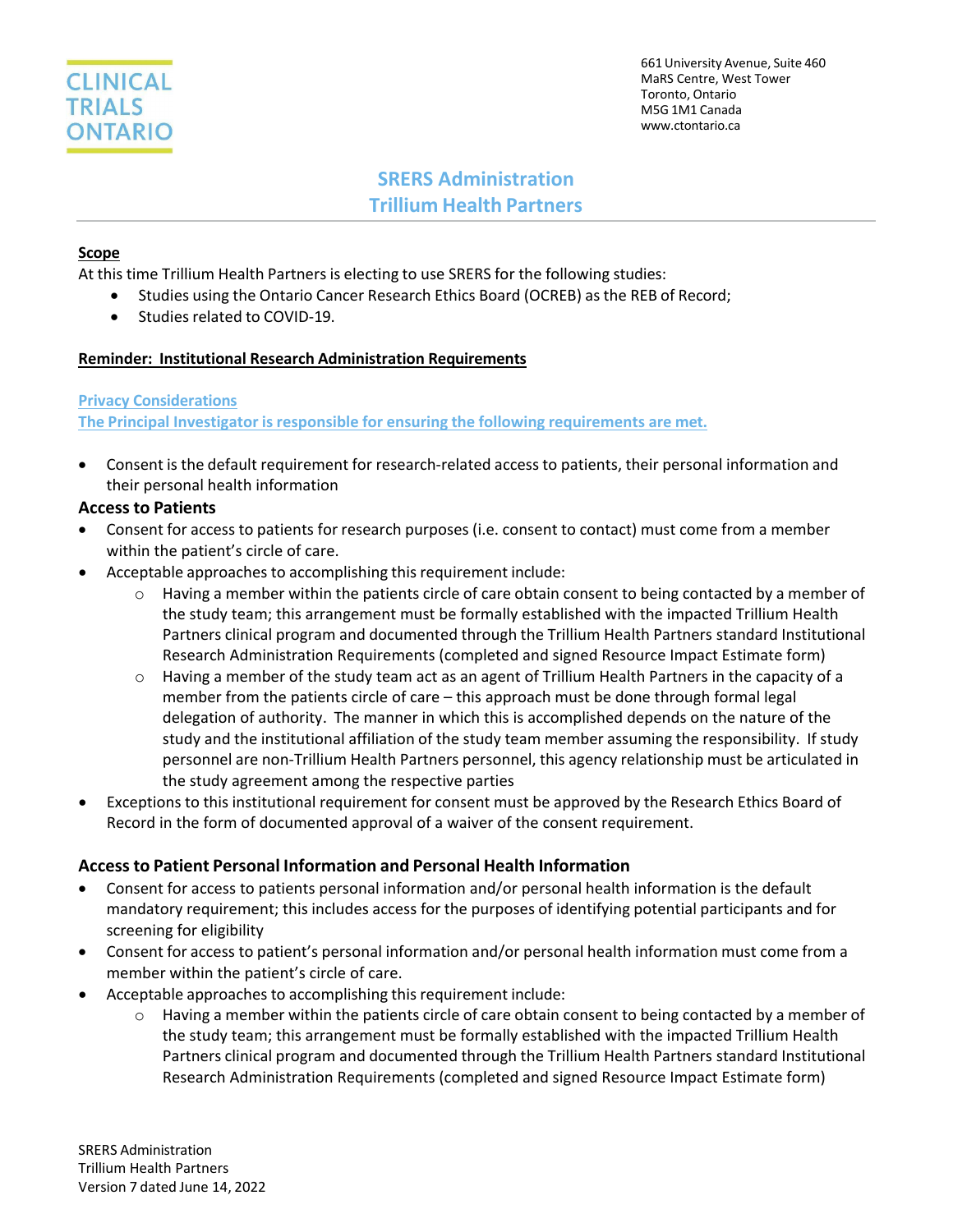# **CLINICAL TRIALS ONTARIO**

661 University Avenue, Suite 460 MaRS Centre, West Tower Toronto, Ontario M5G 1M1 Canada [www.ctontario.ca](http://www.ctontario.ca/)

- $\circ$  Having a member of the study team act as an agent of Trillium Health Partners in the capacity of a member from the patients circle of care – this approach must be done through formal legal delegation of authority. The manner in which this is accomplished depends on the nature of the study and the institutional affiliation of the study team member assuming the responsibility. If study personnel are non-Trillium Health Partners personnel, this agency relationship must be articulated in the study agreement among the respective parties
- Exceptions to this institutional requirement for consent must be approved by the Research Ethics Board of Record in the form of documented approval of a waiver of the consent requirement.

## **Access to Medical Records and Obtaining Consent**

- Consent for access to patients personal information and/or personal health information is the default mandatory requirement; this includes access for the purposes of identifying potential participants and for screening for eligibility
- Consent for access to patient's personal information and/or personal health information must come from a member within the patient's circle of care.
- Acceptable approaches to accomplishing this requirement include:
	- $\circ$  Having a member within the patients circle of care obtain consent to being contacted by a member of the study team; this arrangement must be formally established with the impacted Trillium Health Partners clinical program and documented through the Trillium Health Partners standard Institutional Research Administration Requirements (completed and signed Resource Impact Estimate form)
	- $\circ$  Having a member of the study team act as an agent of Trillium Health Partners in the capacity of a member from the patients circle of care – this approach must be done through formal legal delegation of authority. The manner in which this is accomplished depends on the nature of the study and the institutional affiliation of the study team member assuming the responsibility. If study personnel are non-Trillium Health Partners personnel, this agency relationship must be articulated in the study agreement among the respective parties
- Exceptions to this institutional requirement for consent must be approved by the Research Ethics Board of Record in the form of documented approval of a waiver of the consent requirement.

## **Institutional Representative Sign-off Process and Requirements in CTO STREAM**

- 1. Investigator or Study Team Representative sends an email to the Director, IBH Operations including the following:
	- a. Notification of submission in CTO stream requiring Institutional Signoff;
	- b. THP Principal Investigator's (and any Co-Investigators) GCP completion certificate; and
	- c. Confirmation of the following (in the form of responses to the below listed attestation statements):
		- i. The Principal Investigator and any co-investigator at THP are appropriately qualified to act as the Principal Investigator (or Co-Investigator, if applicable) for the conduct of the study at THP
		- ii. The Principal Investigator has access to the resources necessary to conduct the study; and
		- iii. The Principal Investigator (and Co-Investigator, if applicable) has completed any mandatory clinical research training (initial and/or refresher courses) required at THP, if applicable and, if a physician, has been appropriately credentialed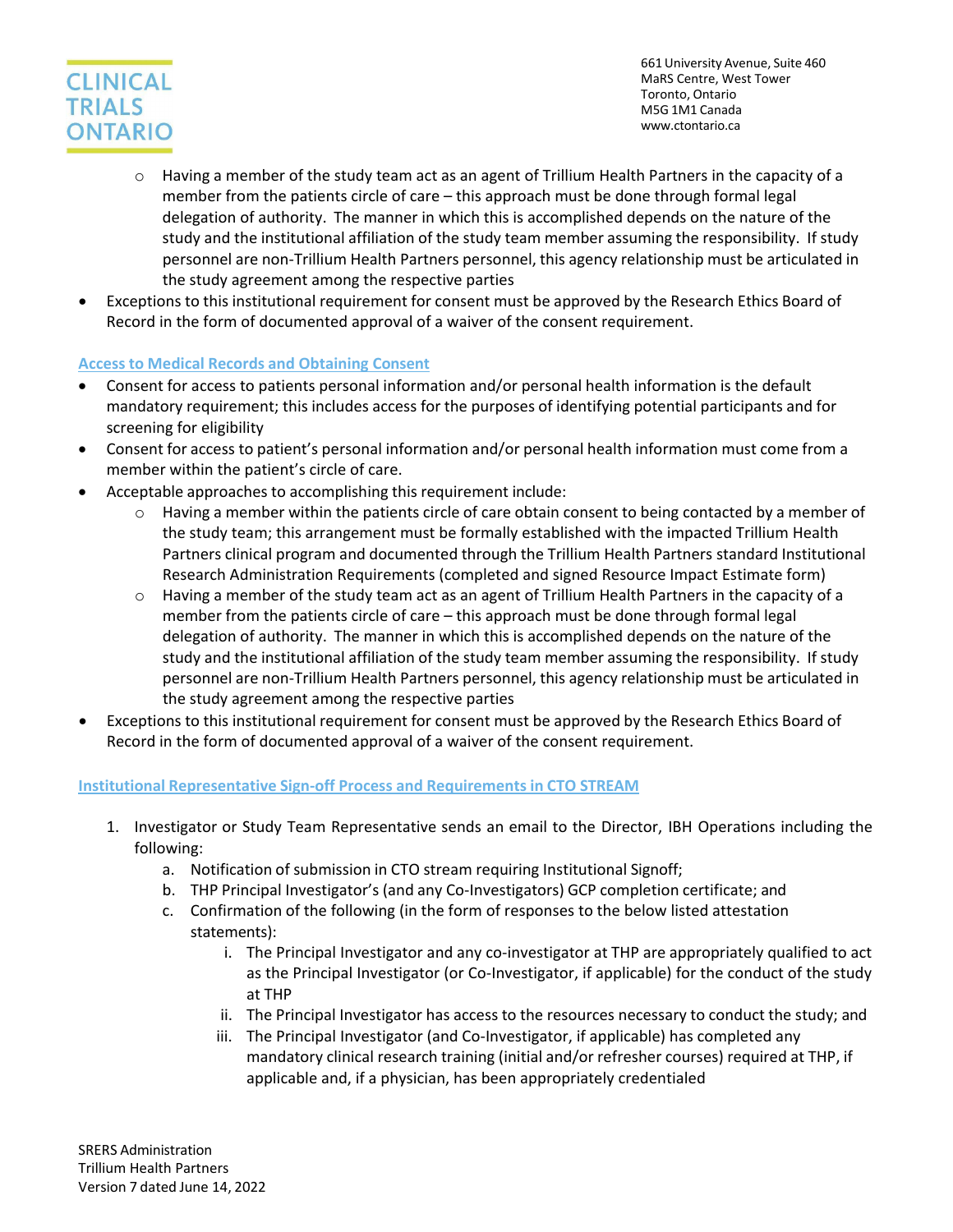

- 2. Research Operations Analyst, prepares execution Memo for Director, IBH Operations (Delilah Ofosu-Barko) which includes above-listed materials (attestation and GCP completion certificates)
- 3. SVP Science signs off on application in CTO Stream

#### **Institution-Specific Administrative Requirements and Authorizations**

For all studies authorized for research ethics review and oversight through CTO SRERS Trillium Health Partners standard requirements for:

- *1.* study feasibility assessment (Health Systems Review) and signoff,
- *2.* resource impact assessment and signoff,
- *3.* research agreements, and
- *4.* institutional authorization

must be met before a study can commence after receiving approval through CTO SRERS. In addition, for all applications through CTO SRERS an email must be sent to the secondary Institution Representative notifying of the requirement for the Primary Institution Representative signature on the application form. This email must include confirmation of the following:

- that the Principal Investigator and any co-investigators at Trillium Health Partners are appropriately qualified to act as the Principal Investigator (or Co-Investigator, if applicable) for the conduct of this study Trillium Health Partners;
- that the Principal Investigator has access to the resources necessary to conduct the study; and
- that the Principal Investigator (and Co-Investigator, if applicable) has completed any mandatory clinical research training (initial and/or refresher courses) required at Trillium Health Partners, if applicable and, if a physician, has been appropriately credentialed

Documentation of up-to-date mandatory training must be included with the email sent to the Secondary Institution Representative if this information is not already on file with the Research Operations department at Trillium Health Partners.

## *1.* **Study Feasibility Assessment and Signoff**

Before submitting the study for review through CTO SRERS the Trillium Health Partners site investigator or their delegate must notify and review their study application with appropriate Health System Chief(s) and Director (confirm with program administrative lead whether this authorization is to come from the Director or the Vice President). Confirmation of their endorsement of the study at Trillium Health Partners and recommendation for approval is documented through signing the Health Systems Review section of the Trillium Health Partners study feasibility package.

## *2.* **Resource Impact Assessment and Signoff**

As a publicly funded healthcare organization, for all research conducted within and/or under the auspices of the organization, Trillium Health Partners requires that all study specific activities that are undertaken within the organization or utilizing resources of the organization, are covered through study funding. The "Resource Impact Estimate" Form is the manner in which our organization documents the study specific impact to departments within the

organization. In addition, this document captures what aspect of the support from the department are considered study specific (over and above standard of care – meaning if a patient and/or participant was not participating in the study the activity would not be occurring), and will be reimbursed to the department. The researcher/research team is responsible for completing this document, connecting with the department head (Administrative Director or their delegate), sharing the necessary information with them in

SRERS Administration Trillium Health Partners Version 7 dated June 14, 2022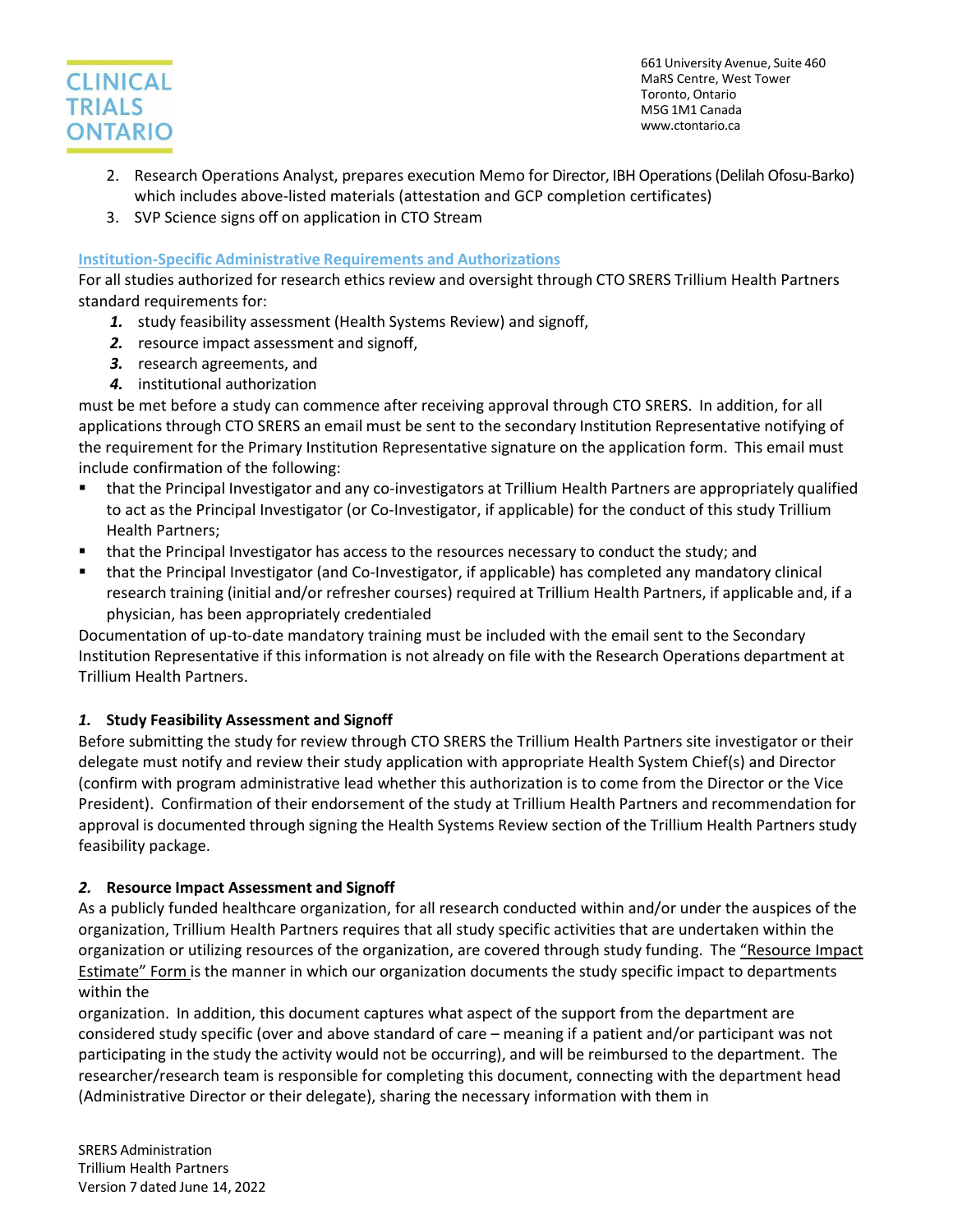## **CLINICAL TRIALS ONTARIO**

661 University Avenue, Suite 460 MaRS Centre, West Tower Toronto, Ontario M5G 1M1 Canada [www.ctontario.ca](http://www.ctontario.ca/)

relation to the study and the respective impact to their department, and obtaining their dated signature on the document which should reflect the arrangements that have been made (which services will be reimbursed to the hospital AND whether reimbursement is not required to the department).

It is the site investigator or their delegate's responsibility to review the study protocol, the respective study specific requirements and identify which activities are considered standard practice at Trillium Health Partners and which activities are specific to the study (i.e. only occurring as a results of the study).

Before submitting the study for review through CTO SRERS the Trillium Health Partners site investigator or their delegate must:

- Meet with the impacted Health system(s) team and services to discuss the application, facilitate understanding of the protocol and impact on the system or service, and obtain the system's or service's support for the study. In general, this review should include the following individuals:
	- Health Systems Chief or designate of the impacted service(s).
	- Health Systems Director/Manager or designate of the impacted service(s).
	- Clinical Educator if staff orientation to the protocol will be required.
	- Clinical pharmacist if the study is a clinical trial involving drugs, biologics or natural health products.
	- Biomedical Engineering if the study is a clinical trial involving a medical device
	- **Information and Privacy if the study involves the use of non-THP technology (software, applications, tools** etc): (i) for the collection, use and disclosure of confidential information and/or personal health information, and/or (ii) that interfaces with Trillium Health Partners Health Information Systems
	- **•** Director, Health Records or designate.
	- **Professional Practice Leader(s)**
	- Any other impacted areas as required
- Confirm funding arrangements with the study funder/sponsor
- Ensure all impacts of the study are identified and that a mechanism is in place to support those impacts

The arrangements made with the impacted Trillium Health Partners programs/units/departments must be documented through completion and signoff on the Trillium Health Partners resource impact estimate form.

## *3.* **Research Agreements**

All research studies that involve: (1) the collection and disclosure of Trillium staff and/or patient information, and/or (2) the participation of Trillium Staff and/or patients requires an agreement that at minimum provides provisions for the protection of staff and/or patient information and protection of staff and/or patients throughout the conduct of the study. Trillium must enter into an agreement for the research before it can participate in such a study. The review, negotiation and execution of all research agreements (including confidentiality agreements/confidential disclosure agreements and non-disclosure agreements) is managed through Trillium Health Partners Research Operations department. All new agreements should be submitted to the Research Operations Analyst that manages the clinical program or through the general department email account at: [ResearchOperations@thp.ca.](mailto:ResearchOperations@thp.ca)

## *4.* **Institutional Authorization**

The following material must be submitted to the Research Operations department at [ResearchOperations@thp.ca](mailto:ResearchOperations@thp.ca) once final REB approval has been granted through CTO SRERS in order for an institutional authorization letter to be issued to the local investigator:

SRERS Administration Trillium Health Partners Version 7 dated June 14, 2022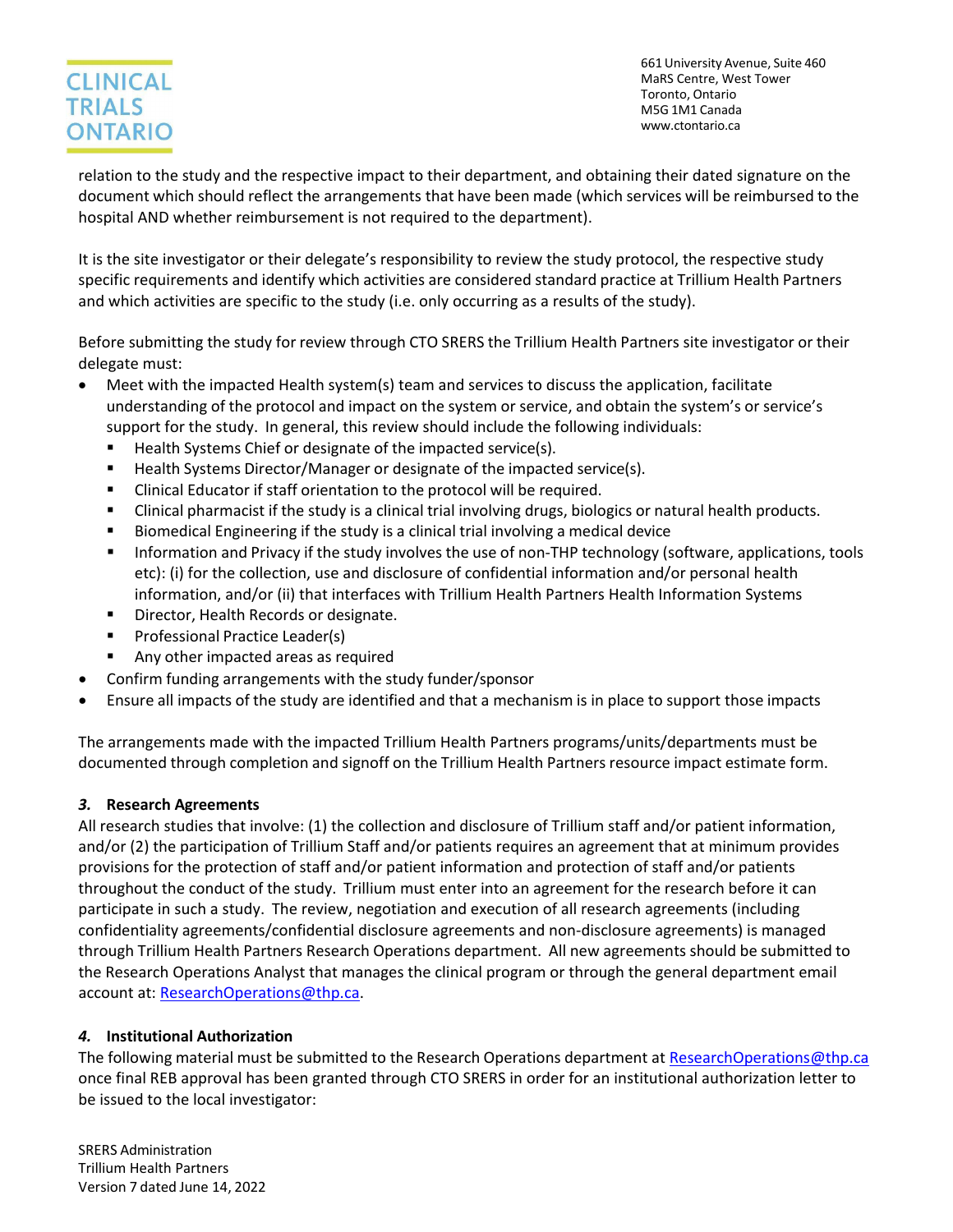

- o Copy of the Health Canada No Objection Letter/Investigational Testing Authorization/XX (as applicable)
- o Completed and signed hospital resource impact estimate forms for all hospital units/departments involved and/or impacted by the conduct of the study
- o Completed and signed study feasibility (Health Systems Review) form
- o REB approved study consent forms
- o REB approved protocol
- o REB final approval letter

Once the submitted material have been processed by the Research Operations department an Institutional Authorization letter will be issued which will acknowledge:

- o The existence of an executed research agreement
- o The existence of an executed Board of Record Agreement
- o Resource impact analysis evaluation and signoff, and
- o External REB approval

confirming that the study is authorized to start at Trillium Health Partners.

The CTO Streamlined System provides a streamlined approach to research ethics review. Each participating site must ensure that all necessary institutional authorizations and contracts/agreements are in place prior to beginning the research.

#### **CTO Stream**

#### **Collaborators:**

The following collaborators must be given a role on all Provincial Initial Application (PIA) forms and Centre Initial Application (CIA) forms.

| Email: delilah.ofosu-barko@thp.ca | Email: kylie.walcott@thp.ca      |
|-----------------------------------|----------------------------------|
| Role: Institution Representative  | Role: Institution Representative |
| Email: harleen.kaur@thp.ca        | Email: jeffrey.dsouza@thp.ca     |
|                                   |                                  |
| Role: Institution Admin           | Role: Institution Admin          |
|                                   |                                  |
| Email: mobina.khurram@thp.ca      | Email: amna.ali@thp.ca           |
| Role: Institution Admin           | Role: Institution Admin          |
|                                   |                                  |
|                                   |                                  |

Email: [paige.adams@thp.ca](mailto:paige.adams@thp.ca) Role: Institution Admin

This access is automatically granted when the Centre Initial Application is created. **When Trillium Health Partners is the Provincial Applicant site the research team should immediately create the CIA for Trillium Health Partners (right after creating the PIA)**. This will ensure that access is automatically granted as required above, otherwise the research team will need to manually add these roles to the PIA prior to submission.

#### **Institution Representative in application forms**

The Primary Institution Representative must be indicated as follows in the applications within CTO Stream: